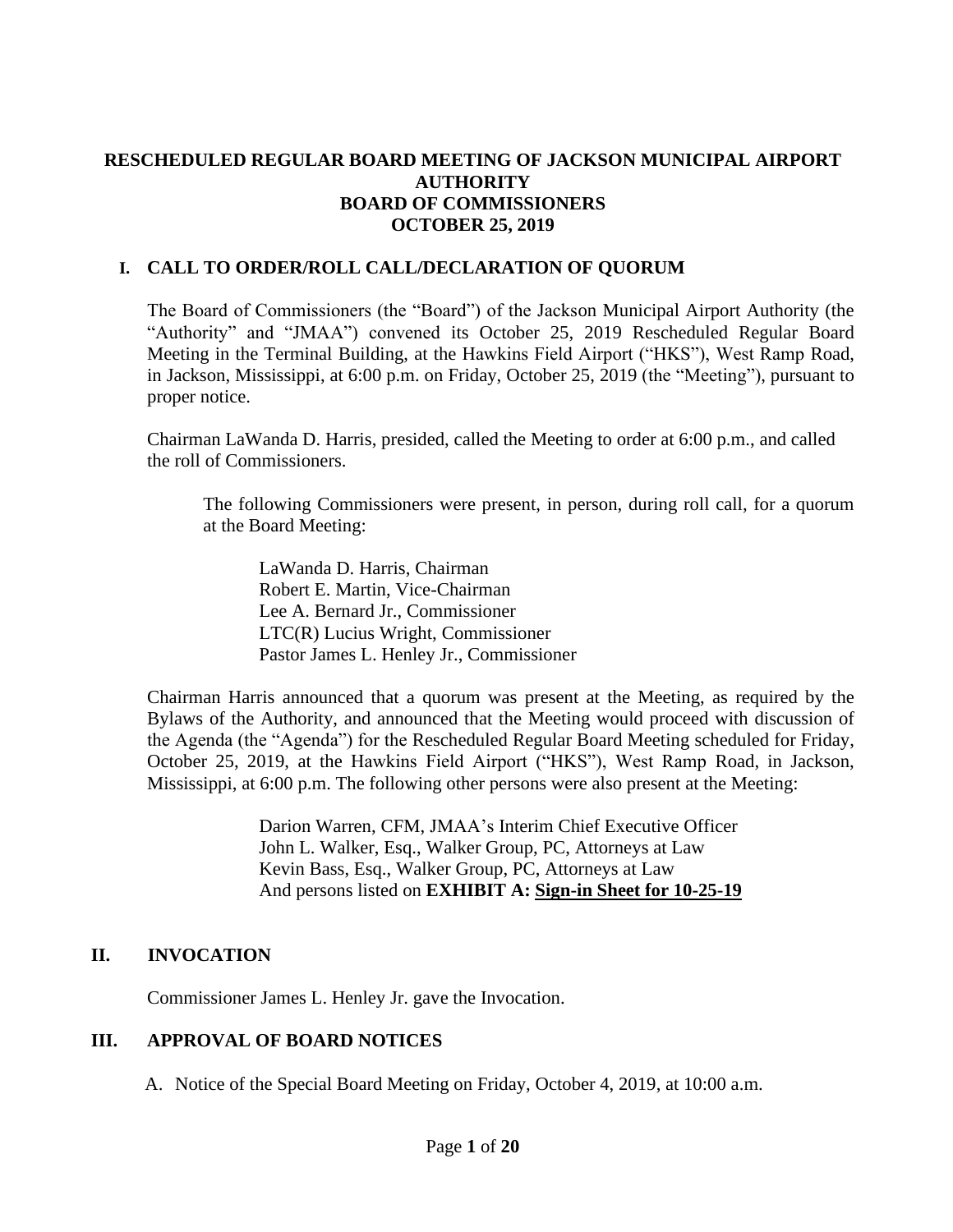- B. Notice of the Board of Commissioners Attending the Hinds County, Mississippi State Legislative Delegation and City of Jackson, Mississippi Officials Tour of Hawkins Field Airport, Wednesday, October 16, 2019, at 11:00 a.m.
- C. Notice of the Monthly Pre-Work Session Friday, October 18, 2019, at Noon, at Hawkins Field Airport.
- D. Notice Rescheduling the October 28, 2019 4:00 p.m. Board Meeting to Friday, October 25, 2019, at 6:00 p.m.

#### **RESOLUTION CY-2019-155**

**APPROVAL OF THE: (I) NOTICE OF THE OCTOBER 4, 2019 SPECIAL MEETING; (II) NOTICE OF THE BOARD OF COMMISSIONERS ATTENDING THE HINDS COUNTY, MISSISSIPPI, STATE DELEGATION TOUR, OCTOBER 16, 2019 AT 11:00 A.M. AT HAWKINS FIELD AIRPORT (HKS); (III) NOTICE OF THE OCTOBER 18, 2019 PRE-WORK SESSION; AND (IV) NOTICE RESCHEDULING THE OCTOBER 28, 2019 BOARD MEETING TO FRIDAY, OCTOBER 25, 2019, AT 6:00 P.M.**

After discussion and review, and upon the motion made by Commissioner Pastor Henley, seconded by Vice-Chairman Martin, and approved by a unanimous vote, the following resolution was made and entered.

**RESOLVED**, that the Board hereby approves the: (i) Notice of the October 4, 2019 Special Meeting; (ii) Notice the Board of Commissioners attending the Hinds County, Mississippi, State Delegation Tour, October 16, 2019, at 11:00 a.m., at Hawkins Field Airport (HKS); (iii) Notice of the October 18, 2019 Pre-Work Session; and (iv) Notice Rescheduling the October 28, 2019 Board Meeting to Friday, October 25, 2019, at 6:00 p.m.

Yeas: Bernard, Harris, Henley, Martin, Wright Nays: None Abstentions: None

October 25, 2019

## **IV. APPROVAL AND EXECUTION OF MINUTES**

- A. Regular Scheduled Monthly Work Session, Thursday, September 19, 2019, at 8:30 a.m.
- B. Regular Scheduled Board Meeting, Monday, September 23, 2019, at 4:00 p.m.
- C. Special Board Meeting, October 4, 2019, at 10:00 a.m.

#### **RESOLUTION CY-2019-156**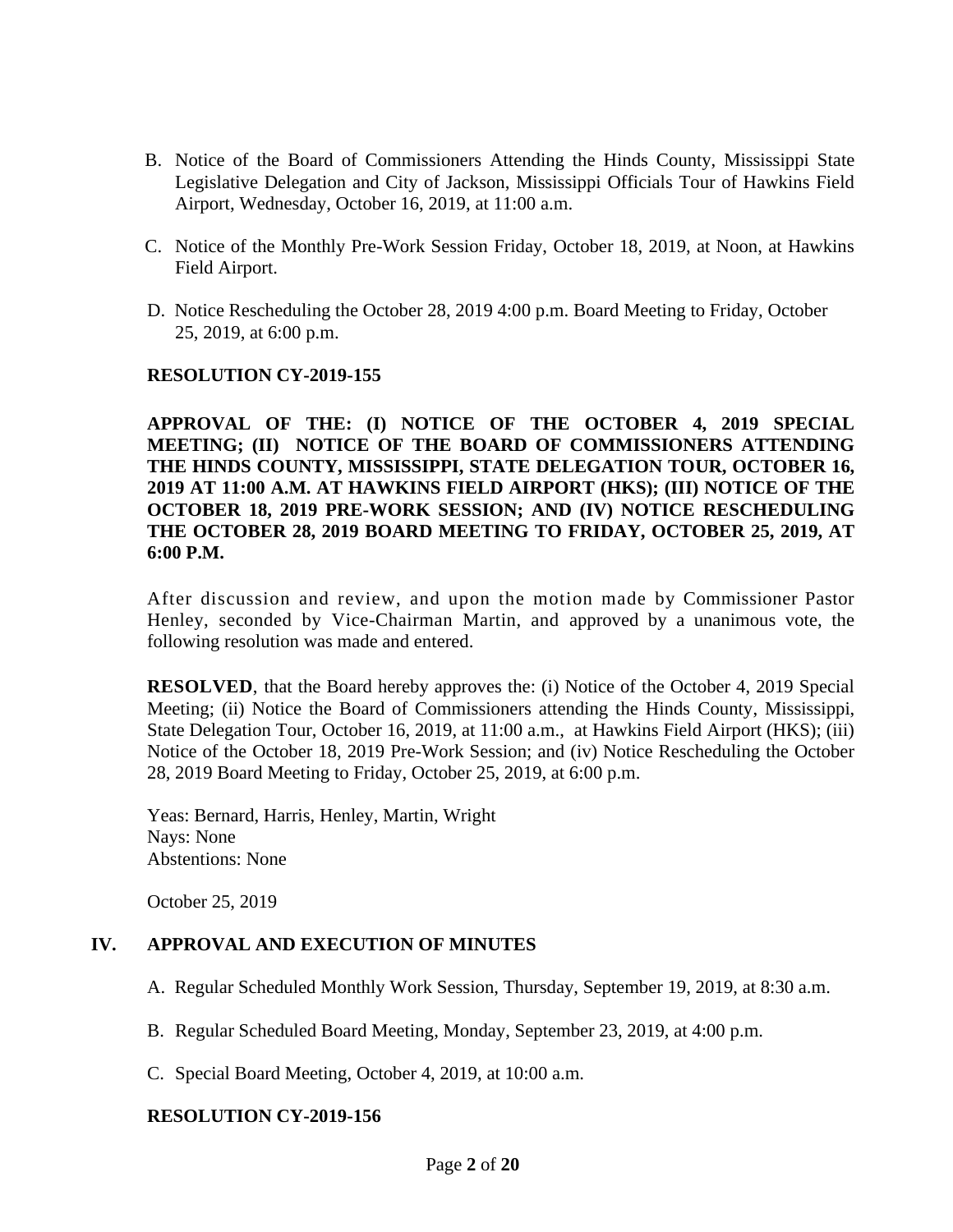### **APPROVAL OF THE MINUTES OF THE: (I) SEPTEMBER 19, 2019 REGULAR MONTHLY WORK SESSION; (II) SEPTEMBER 23, 2019 REGULAR MONTHLY BOARD MEETING; AND (III) OCTOBER 4, 2019 SPECIAL MEETING**

After discussion and review, and upon the motion made by Commissioner Pastor Henley, and seconded by Vice-Chairman Martin, the Minutes of the September 19, 2019 Regular Monthly Work Session, the Minutes of the September 23, 2019 Regular Monthly Board Meeting, and the Minutes of the October 4, 2019 Special Meeting were approved by a unanimous vote of the Commissioners, and the following resolution was made and entered.

**RESOLVED**, that the Board hereby approves the Minutes of the September 19, 2019 Regular Monthly Work Session, the Minutes of the September 23, 2019 Regular Monthly Board Meeting, and the Minutes of the October 4, 2019 Special Meeting, as presented, and directs that said Minutes be filed in the appropriate Minute Book and Records of the Authority.

Yeas: Bernard, Harris, Henley, Martin, Wright Nays: None Abstentions: None

October 25, 2019

# **V. PUBLIC COMMENTS**

None.

### **VI. REPORTS**

### **A. Report from the Chairman**

Chairman Harris announced that she did not have a report. However, she thanked the Commissioners and all persons in attendance who wore pink in observance of Breast Cancer Awareness Month.

### **B. Interim Chief Executive Officer**

**1. Airport Project Manager Summary, Period Ending September 30, 2019 ……………………………………………..………………………........Page 1 1**

Mr. Darion Warren, Interim CEO, then directed the Board's attention to the Airport Project Manager Summary ("APMS"), found at pages 1-16 in the October 25, 2019 Rescheduled

 $1$  The page numbers herein are the page numbers contained in the Meeting Packet which is attached as an Exhibit to the October 25, 2019 Rescheduled Board Meeting ("Meeting") Minutes.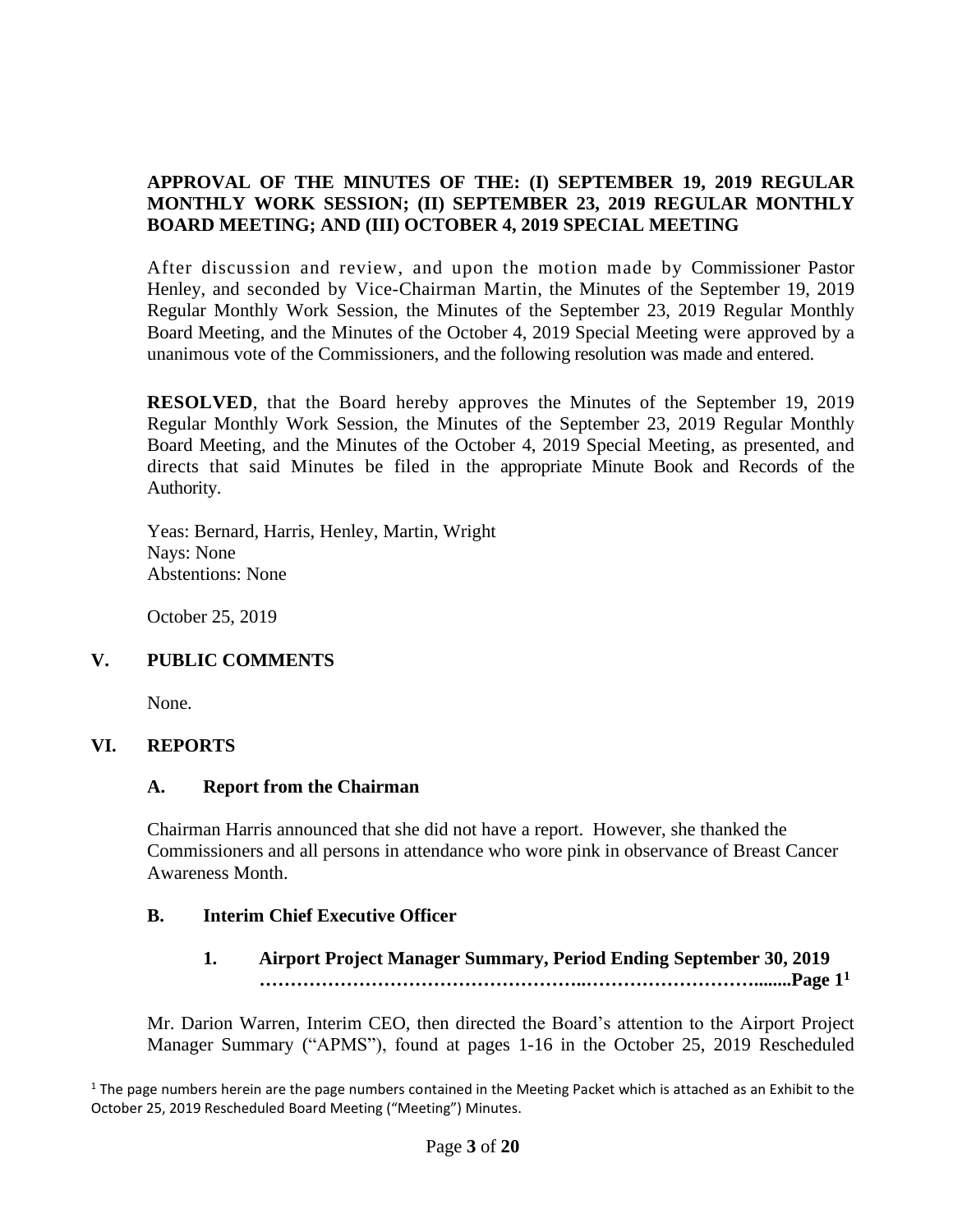Regular Board Meeting Packet and distributed to the Board before the October 25, 2019 Rescheduled Regular Board Meeting. The Board reviewed the Report and had no questions.

# **2. Airport Activity Statistics Report, Period Ending September 30, 2019 ………………………………………………………………………......Page 17**

Next, Mr. Warren directed the Board's attention to the Airport Activity Statistics Report ("AASR"), found at pages 17-29 in the October 25, 2019 Rescheduled Regular Board Meeting Packet and distributed to the Board before the October 25, 2019 Rescheduled Regular Board Meeting. The Board reviewed the Report and had no questions.

#### **C. Attorney**

Attorney Walker announced that there are four (4) Resolutions for the Board to consider at an appropriate time. He informed the Board that the Resolutions address the Vehicle Use Policy, Signature Authorities Policy, and Board and Staff travel to the AAAE Aviation Conference.

#### **VII. ACTION ITEMS**

- **A. Financial Matters**
	- **1. Financial Reports for September 2019:**
		- *a. Balance Sheet: Accept…………………………………….........Page 30*

#### **RESOLUTION CY-2019-157**

#### **RESOLUTION ACCEPTING/APPROVING THE SEPTEMBER 2019 BALANCE SHEET**

Upon motion by Commissioner Pastor Henley, and seconded by Vice-Chairman Martin, the following **RESOLUTION** was made and approved by a unanimous vote.

**WHEREAS,** the Board of Commissioners (the "Board") of the Jackson Municipal Airport Authority (the "Authority") reviewed and considered the Authority's Balance Sheet for the month and period ending September 30, 2019, which is included in the Packet at pages 30-31, and was distributed to the Board prior to the October 25, 2019 Rescheduled Regular Board Meeting.

**IT IS, THEREFORE, RESOLVED** that the Board hereby accepts and approves the September 2019 Balance Sheet.

Yeas: Bernard, Harris, Henley, Martin, Wright Nays: None Abstentions: None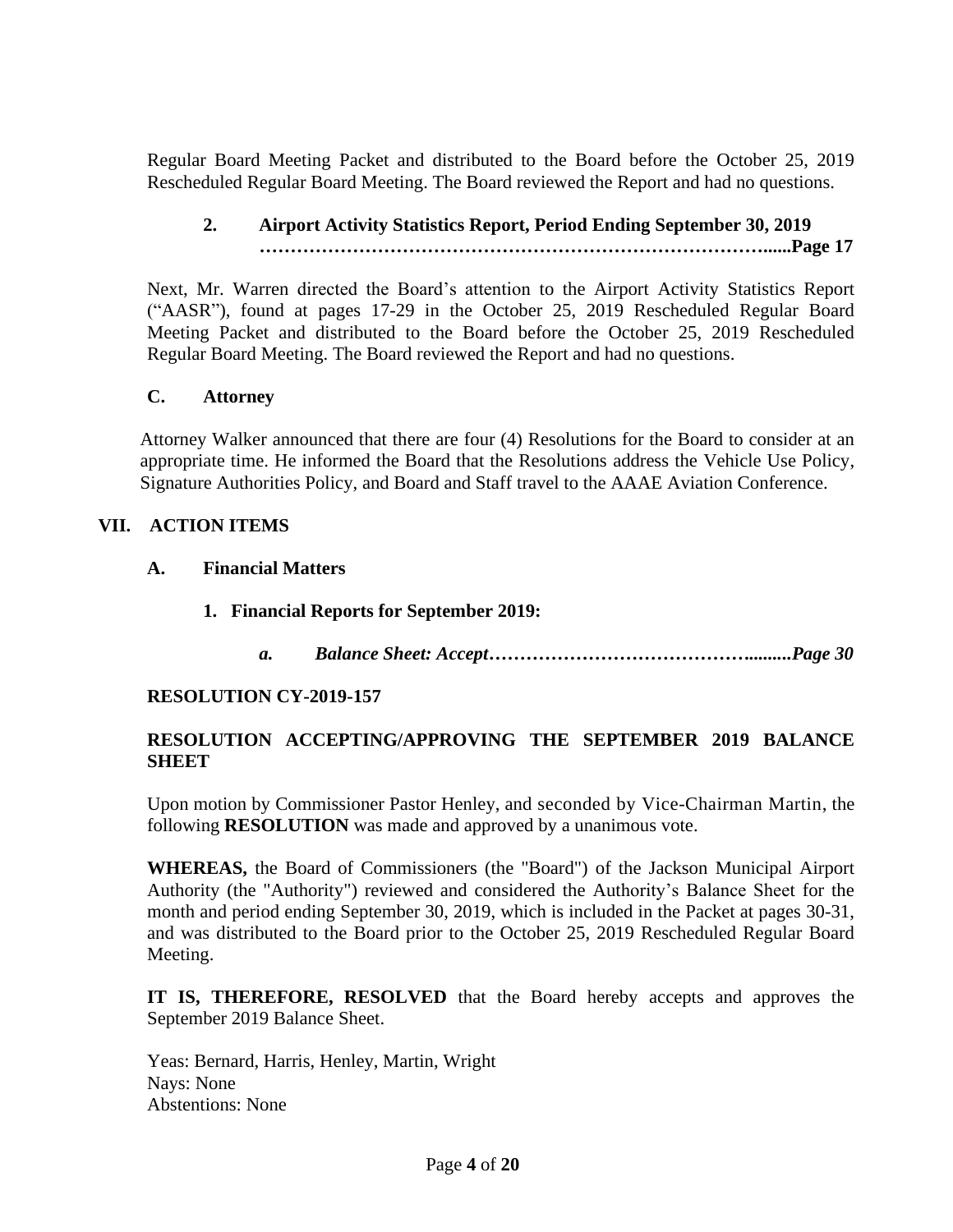October 25, 2019

*b. Income Statement: Accept……………………………………..Page 32*

#### **RESOLUTION CY-2019-158**

## **RESOLUTION ACCEPTING/APPROVING THE SEPTEMBER 2019 FINANCIAL INCOME STATEMENT**

Upon motion by Commissioner Pastor Henley, seconded by Commissioner Bernard, the following **RESOLUTION** was made and approved by a unanimous vote.

**WHEREAS,** the Board of Commissioners (the "Board") of the Jackson Municipal Airport Authority (the "Authority") reviewed and considered the Authority's Income Statement for the month and period ending September 30, 2019, which is included in the Packet at pages 32- 34 and was distributed to the Board prior to the October 25, 2019 Rescheduled Regular Board Meeting.

**IT IS, THEREFORE, RESOLVED** that the Board hereby accepts and approves the August 2019 Income Statement.

Yeas: Bernard, Harris, Henley, Martin, Wright Nays: None Abstentions: None

October 25, 2019

 *c. Claims Docket for September2019: Approve.…….…………...………Page 35*

### **RESOLUTION CY-2019-159**

# **RESOLUTION ACCEPTING/APPROVING THE SEPTEMBER 2019 CLAIMS DOCKET**

Upon motion by Commissioner Pastor Henley, seconded by Commissioner Bernard, the following **RESOLUTION** was made and approved by a unanimous vote.

**WHEREAS,** the Board of Commissioners (the "Board") of the Jackson Municipal Airport Authority (the "Authority") reviewed and considered the Authority's Claims Docket for the month and period ending September 30, 2019, which is included in the Packet at pages 35-38, and was distributed to the Board prior to the October 25, 2019 Rescheduled Regular Board Meeting.

**IT IS, THEREFORE, RESOLVED** that the Board hereby authorizes payment of the claims appearing on the September 2019 Claims Docket in the amount of \$1,892,990.98.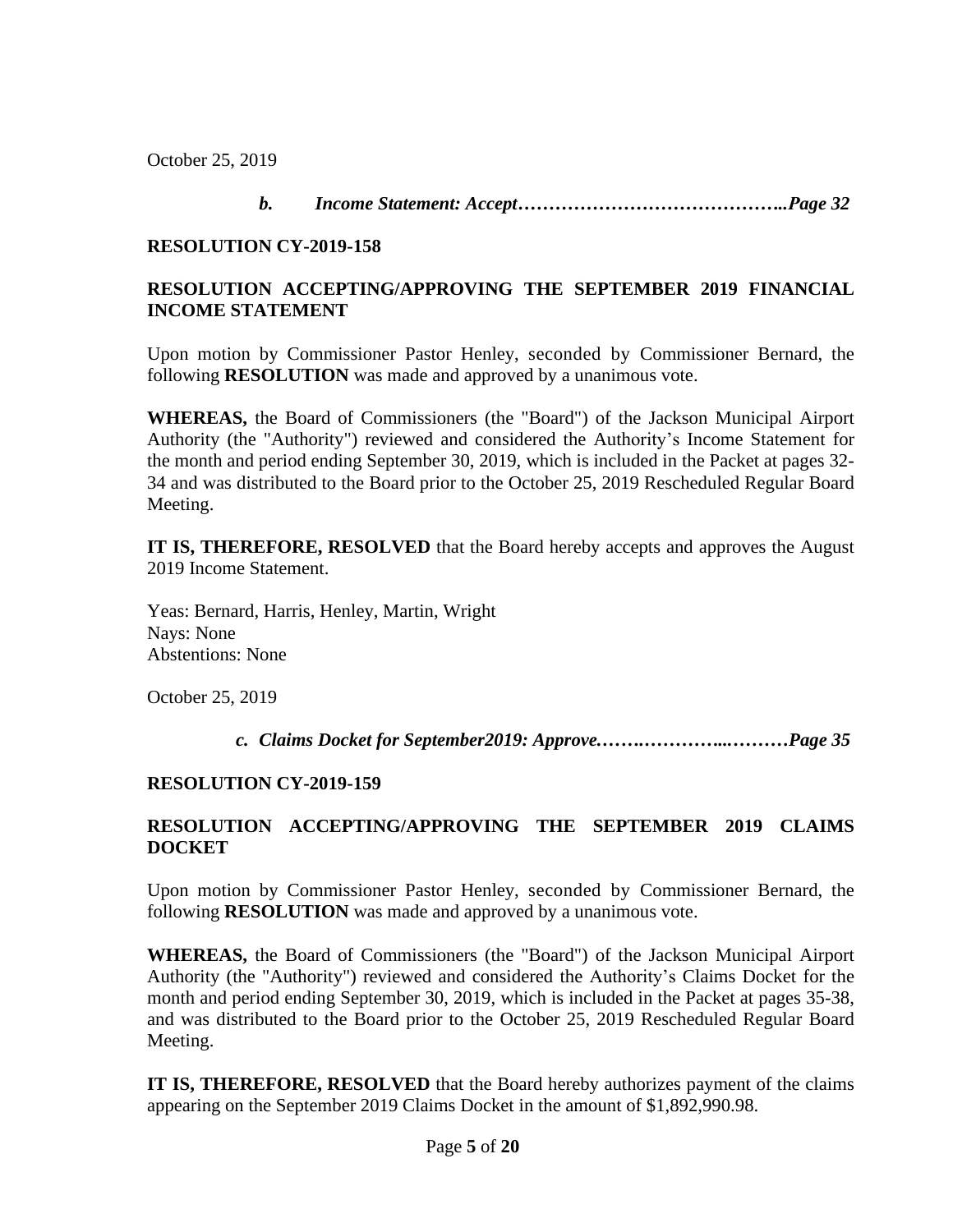Yeas: Bernard, Harris, Henley, Martin, Wright Nays: None Abstentions: None

October 25, 2019

### *d. Quarterly Statistics………….……………………………………….Page 39*

There were no inquiries or actions taken regarding the Quarterly Statistics.

*2. Early Issue……………………………………………………………Page 42*

Mr. Warren, Interim CEO, informed the Board that Staff is requesting an early issue travel advance payment of \$280.00 to Ms. LSherie Dean, Public Information Officer, for travel expenses associated with her attendance at the ACI-NA Marketing and Communications Conference in Miami, FL, November 5-9, 2019.

#### **RESOLUTION CY-2019-160**

### **RESOLUTION AUTHORIZING AN EARLY ISSUE TRAVEL ADVANCE PAYMENT TO MS. LSHERIE DEAN, PUBLIC INFORMATION OFFICER, IN CONNECTION WITH TRAVEL EXPENSES FOR HER ATTENDANCE AT THE ACI-NA MARKETING AND COMMUNICATIONS CONFERENCE**

Upon motion by Commissioner Pastor Henley, seconded by Vice-Chairman Martin, the following **RESOLUTION** was made and unanimously approved.

**WHEREAS**, the Board has considered the request of JMAA's Staff for the authority to make an early issue payment of Two Hundred Eighty Dollars (\$280.00) to LSherie Dean, Public Information Officer, in connection with her attendance at the ACI-NA Marketing and Communications Conference in Miami, FL, November 5-9, 2019; and

**WHEREAS**, the Board finds that such request, which is explained in the Memorandum dated October 25, 2019, found at page 42 of the Meeting Packet, ought to be granted.

**IT IS, THEREFORE, RESOLVED** that JMAA's Staff is authorized to make an early issue payment of Two Hundred Eighty Dollars (\$280.00) to LSherie Dean, Public Information Officer, in connection with her attendance at the ACI-NA Marketing and Communications Conference in Miami, FL, November 5-9, 2019; and

**IT IS, THEREFORE, FURTHER RESOLVED** that such request is fully explained in the Memorandum dated October 25, 2019, found at page 42 of the Meeting Packet.

Yeas: Bernard, Harris, Henley, Martin, Wright Nays: None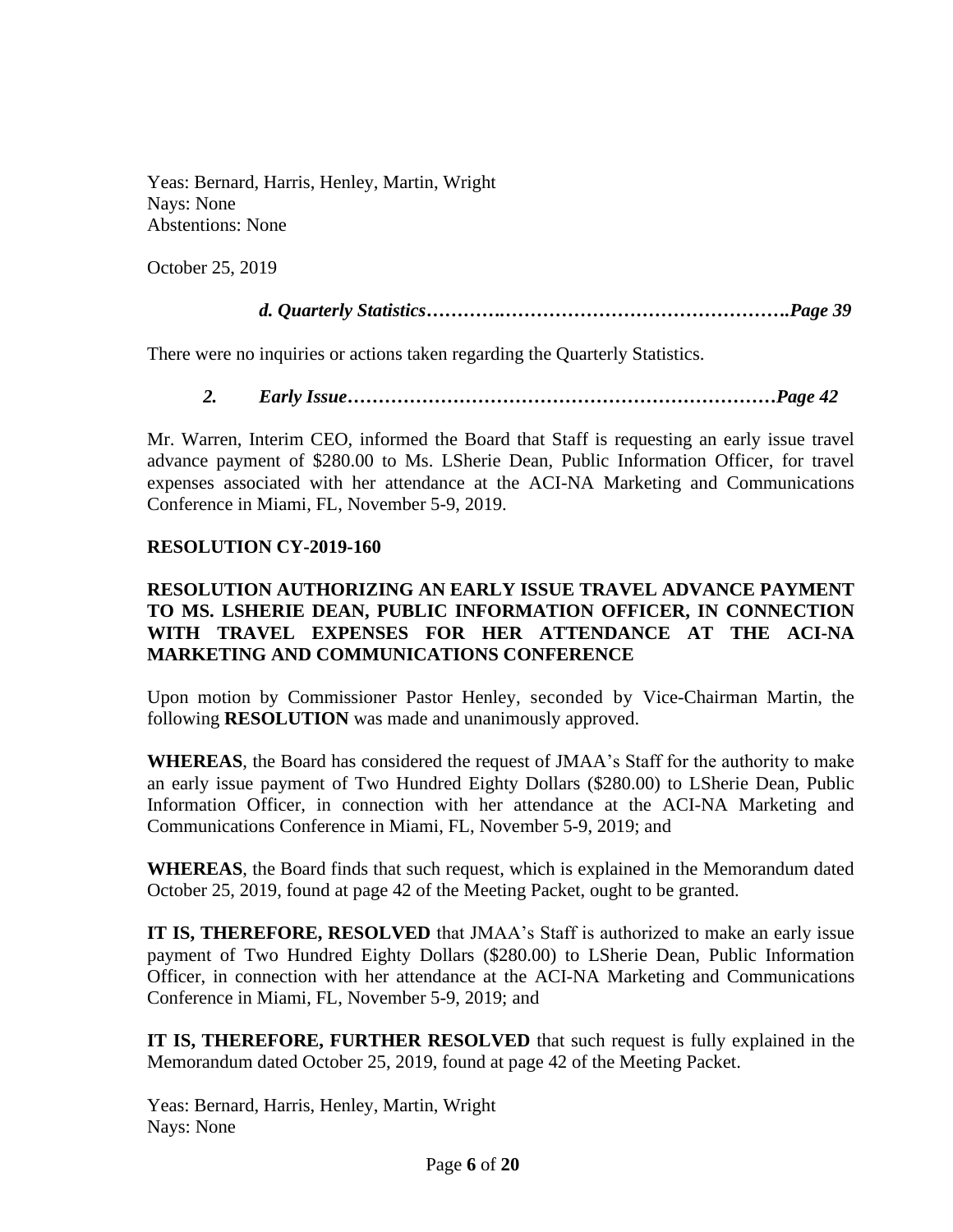Abstentions: None

October 25, 2019

*3. Tax Exempt Finance Compliance Procedure Annual Update, JMAA……………………………………...……………………………Page 43*

Mr. Warren announced that no action is needed concerning the Tax-Exempt Financing Compliance Procedure-Annual Update. The Board had no questions.

#### **B. Construction Projects**

*1. International Drive Rehabilitation Project, JAN: Authorization to (i) Reject All Bids Received; and (ii) Re-Advertise for Construction Bids With a Revised Scope.……………………………………………….….Page 46*

#### **RESOLUTION CY-2019-161**

### **RESOLUTION REGARDING THE INTERNATIONAL DRIVE REHABILITATION PROJECT GRANTING STAFF AUTHORITY TO: (I) REJECT ALL CONSTRUCTION BIDS RECEIVED; AND (II) RE-ADVERTISE FOR PROJECT CONSTRUCTION BIDS WITH A REVISED PROJECT SCOPE**

Upon motion by Vice-Chairman Martin, seconded by Commissioner Pastor Henley, the following **RESOLUTION** was made and unanimously approved.

**WHEREAS**, on August 7, 2019, the Jackson Municipal Airport Authority ("JMAA") Staff received two (2) bids in connection with the International Drive Rehabilitation Project at Jackson-Medgar Wiley Evers International Airport ("JAN"); and

**WHEREAS**, both bids exceeded JMAA's Michael Baker, Inc., JMAA's engineering firm's estimate of \$1,040,939.82; and

**WHEREAS**, Staff was not able to successfully negotiate with the bidder within ten percent (10%) of the estimate to bring the bid within the project budget; and

**WHEREAS,** the drainage retention basin near the box culvert on international drive has been removed from the scope of work to reduce Project Costs; and

**WHEREAS,** the Board is considering the Jackson Municipal Airport Authority ("JMAA") Staff's request for authority to: (i) reject all construction bids for the International Drive Rehabilitation Project; and (ii) re-advertise for Project construction bids with a revised Project scope.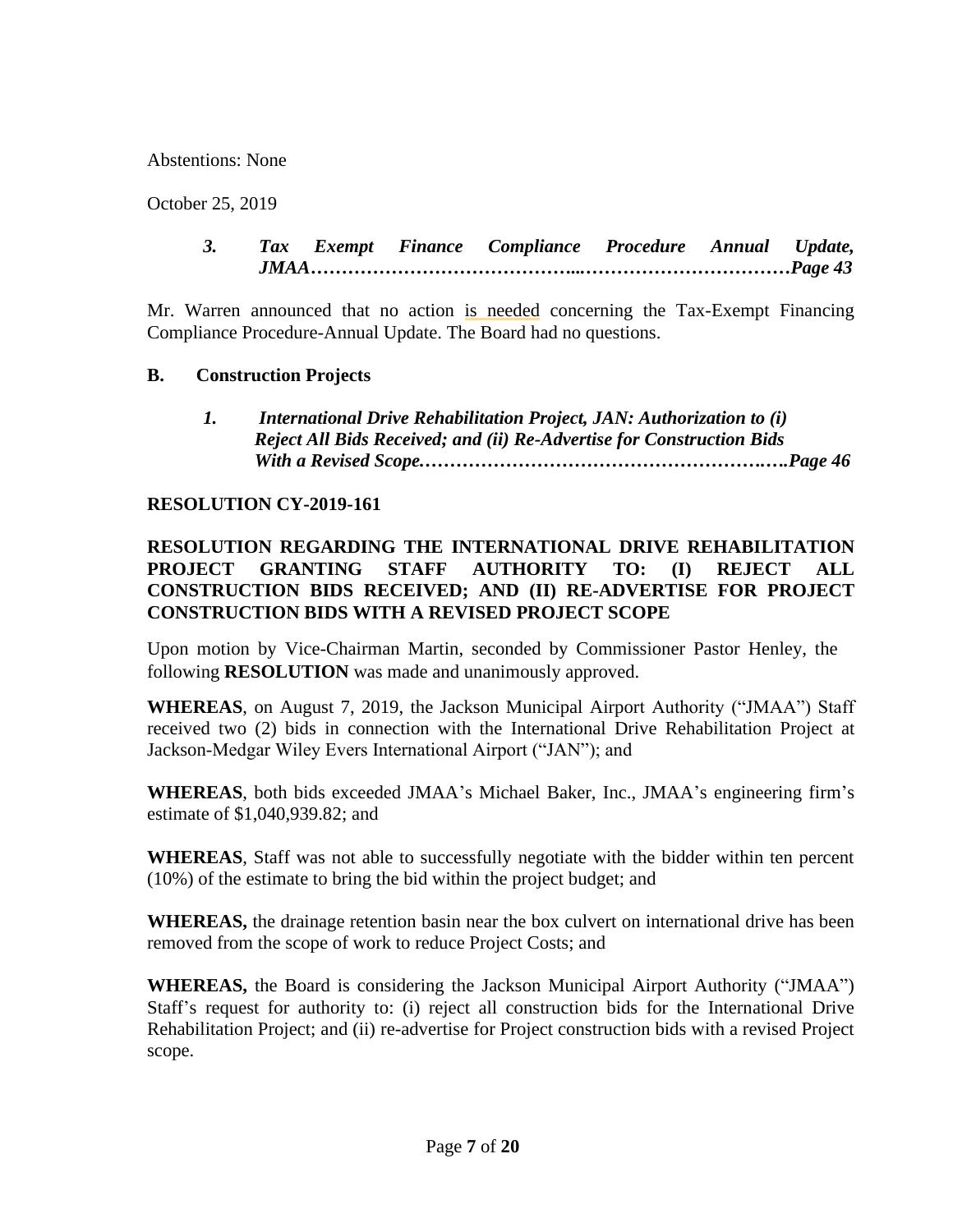**WHEREAS**, the Board finds that such requests, which are explained in the Memorandum dated October 25, 2019, located at pages 46-49 of the Meeting Packet, ought to be granted.

**IT IS, THEREFORE, RESOLVED** that on August 7, 2019, the Jackson Municipal Airport Authority ("JMAA") Staff received two (2) bids in connection with the International Drive Rehabilitation Project at Jackson-Medgar Wiley Evers International Airport ("JAN"); and

**IT IS, THEREFORE, FURTHER RESOLVED** that both bids exceeded Michael Baker, Inc., JMAA's engineering firm's estimate of \$1,040,939.82; and

**IT IS, THEREFORE, FURTHER RESOLVED** that Staff was not able to successfully negotiate with the bidder within ten percent (10%) of the estimate to bring the bid within the project budget; and

**IT IS, THEREFORE, FURTHER RESOLVED** that the drainage retention basin near the box culvert on international drive has been removed from the scope of work to reduce Project Costs; and

**IT IS, THEREFORE, FURTHER RESOLVED** that Staff is authorized to: (i) reject all construction bids for the International Drive Rehabilitation Project; and (ii) re-advertise for Project construction bids with a revised Project scope.

**IT IS, THEREFORE, FURTHER RESOLVED** that the Board finds that such requests are fully explained in the Memorandum dated October 25, 2019, found at pages 46-49 of the Meeting Packet.

Yeas: Bernard, Harris, Henley, Martin, Wright Nays: None Abstentions: None

October 25, 2019

#### **C. Procurements**

None.

#### **D. Service Agreements**

*1. Air Traffic Control Tower Operations Agreement, HKS: Authorization to Enter Into Agreement With Federal Aviation Administration (FAA)……. …………………………………………………………………………Page 50*

#### **RESOLUTION CY-2019-162**

#### **RESOLUTION AUTHORIZING JACKSON MUNICIPAL AIRPORT AUTHORITY STAFF TO EXECUTE, AFTER REVIEW BY JMAA'S LEGAL COUNSEL, AN**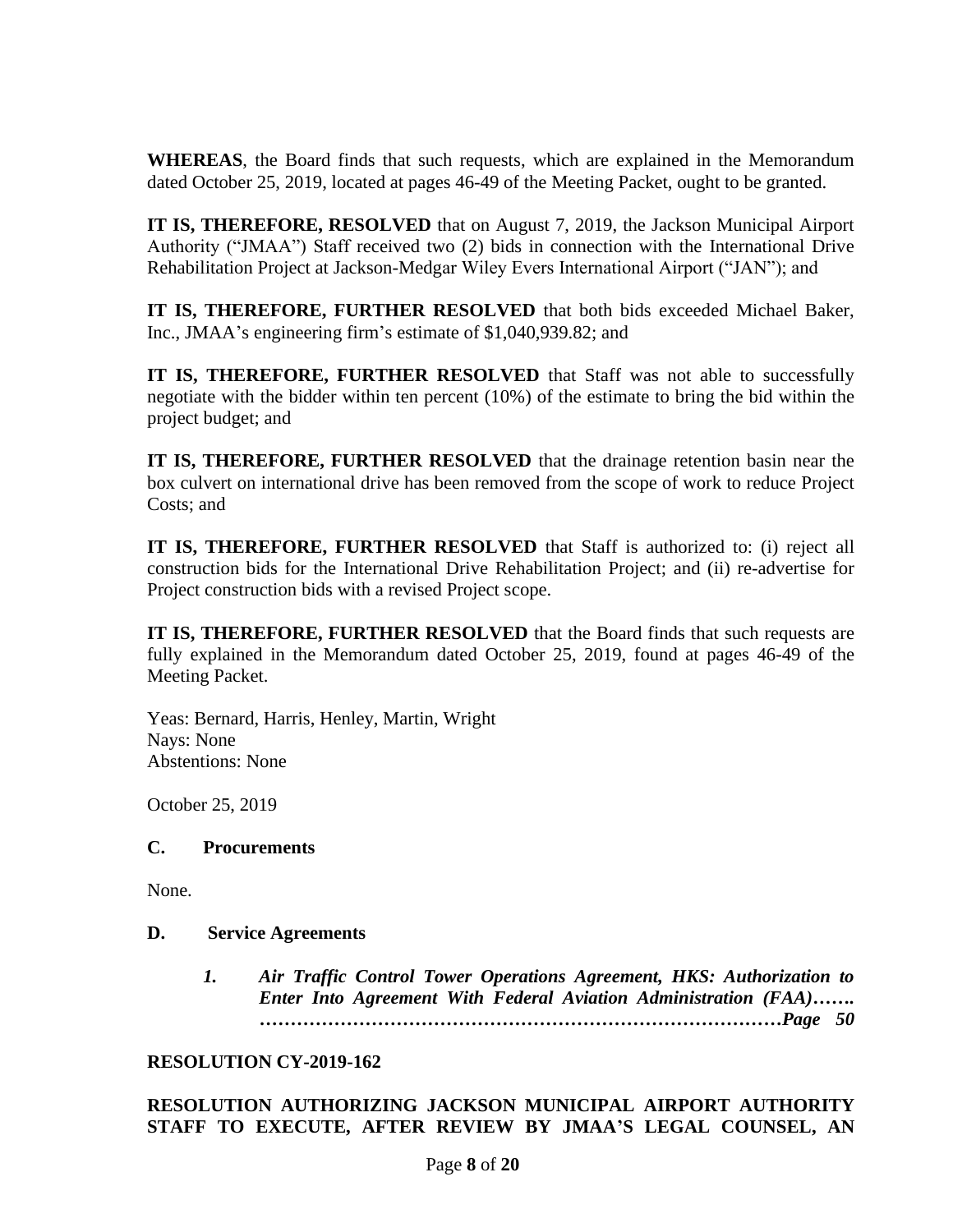# **AGREEMENT WITH THE FEDERAL AVIATION ADMINISTRATION (FAA) FOR AIR TRAFFIC CONTROL SERVICES AT HAWKINS FIELD AIRPORT (HKS)**

Upon motion by Commissioner Pastor Henley, seconded by Vice-Chairman Martin, the following **RESOLUTION** was made and approved by a unanimous vote.

**WHEREAS,** the Board has considered the request of Jackson Municipal Airport Authority ("JMAA") Staff for authority to execute, after review by JMAA's legal counsel, an agreement with the FAA to provide air traffic control services at HKS; and

**WHEREAS**, the Board finds that such request, which is explained in the Memorandum dated October 25, 2019, found at page 50 of the Meeting Packet, ought to be granted.

**IT IS, THEREFORE, RESOLVED** that JMAA's Staff is authorized to execute, after review by JMAA's legal counsel, an agreement with the FAA to provide air traffic control services at HKS; and

**IT IS, THEREFORE, FURTHER RESOLVED** that such request is fully explained in the Memorandum dated October 25, 2019, found at page 50 of the Meeting Packet.

Yeas: Bernard, Harris, Henley, Martin, Wright Nays: None Abstentions: None

October 25, 2019

#### **E. Grants**

None

### **F. Other Matters**

*1. Airport Use Permit and Lease Agreement, JMAA: Authorization to Amend Airport Use Permit and Lease Agreement (American Airlines, Inc.)...Page 51*

### **RESOLUTION CY-2019-163**

**RESOLUTION AUTHORIZING JACKSON MUNICIPAL AIRPORT AUTHORITY STAFF TO: (I) EXECUTE, AFTER REVIEW BY JMAA'S LEGAL COUNSEL, AMENDMENT NO. 1 TO THE CURRENT AIRPORT USE PERMIT AND LEASE AGREEMENT BETWEEN SIMMONS AIRLINES, INC. D/B/A AMERICAN EAGLE ("AMERICAN") AND JMAA; AND (II) REDUCE THE AMOUNT OF SPACE LEASED TO AMERICAN**

Upon motion by Vice-Chairman Martin, seconded by Commissioner Pastor Henley, the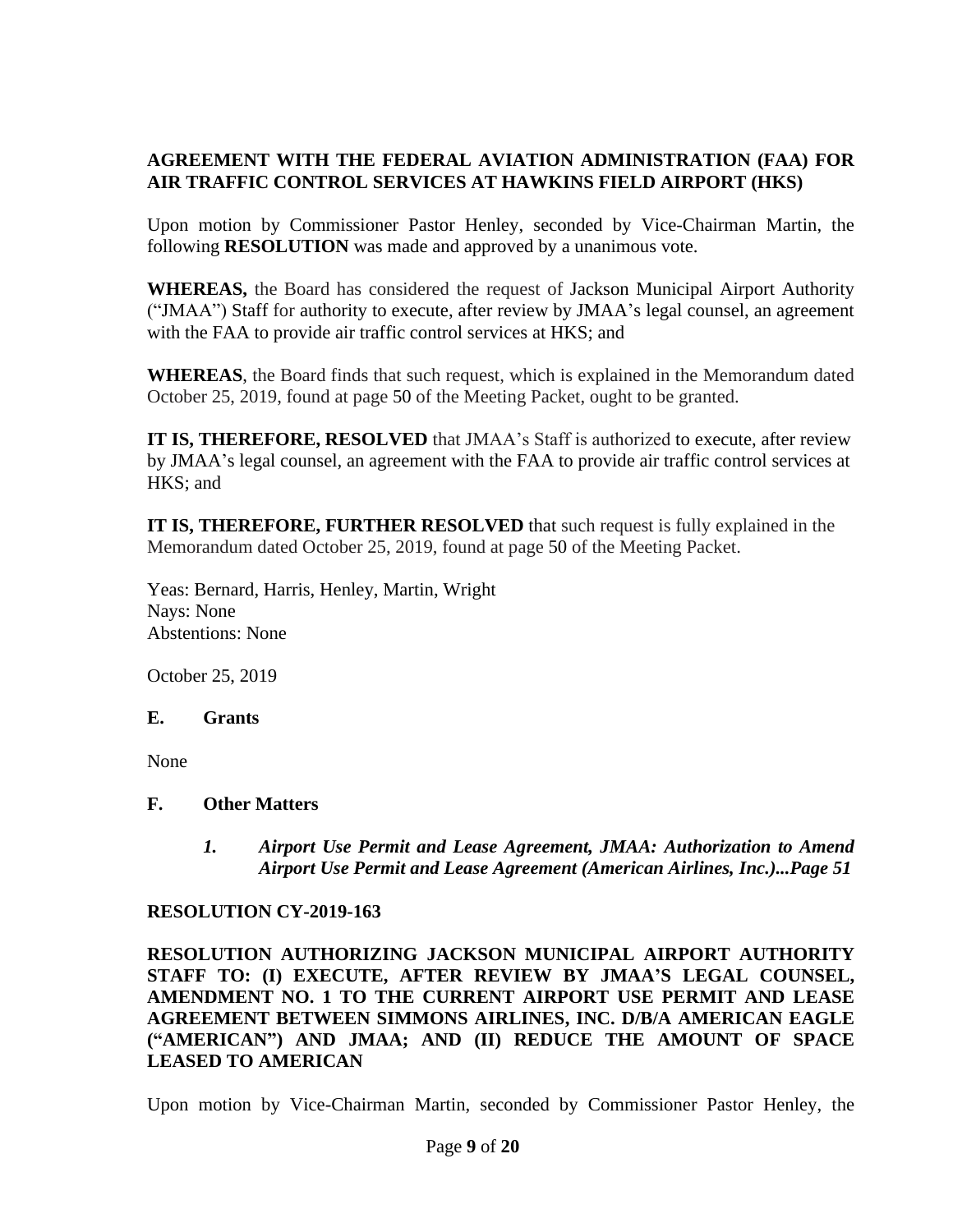following **RESOLUTION** was made and approved by a unanimous vote.

**WHEREAS,** the Board has considered the request of Jackson Municipal Airport Authority ("JMAA") Staff for authority to: (i) execute Amendment, after review by JMAA's legal counsel, Amendment No. 1 to the current Airport Use Permit and Lease Agreement between Simmons Airlines, Inc., d/b/a American Eagle ("American") and JMAA; and (ii) reduce the amount of space American leases from JMAA by 500 square feet.

**WHEREAS**, the Board finds that such requests, which are explained in the Memorandum dated October 25, 2019, found at pages 51-52 of the Meeting Packet, ought to be granted.

**IT IS, THEREFORE, RESOLVED** that JMAA's Staff is authorized to: (i) execute, after review by JMAA's legal counsel, Amendment No. 1 to the current Airport Use Permit and Lease Agreement between Simmons Airlines, Inc., d/b/a American Eagle ("American") and JMAA; and (ii) reduce the amount of space American leases from JMAA by 500 square feet; and

**IT IS, THEREFORE, FURTHER RESOLVED** that such requests are fully explained in the Memorandum dated October 25, 2019, found at pages 51-52 of the Meeting Packet.

Yeas: Bernard, Harris, Henley, Martin, Wright Nays: None Abstentions: None

October 25, 2019

### *2. Airport Use Permit and Lease Agreement, JMAA: Authorization to Amend Airport Use Permit and Lease Agreement (United Airlines, Inc.)……Page 53*

### **RESOLUTION CY-2019-164**

**RESOLUTION AUTHORIZING JACKSON MUNICIPAL AIRPORT AUTHORITY STAFF TO: (I) EXECUTE, AFTER REVIEW BY JMAA'S LEGAL COUNSEL, AMENDMENT NO. 1 TO THE CURRENT AIRPORT USE PERMIT AND LEASE AGREEMENT BETWEEN UNITED AIRLINES, INC. ("UNITED") AND JMAA; AND (II) REDUCE THE AMOUNT OF SPACE LEASED TO UNITED**

Upon motion by Vice-Chairman Martin, seconded by Commissioner Pastor Henley, the following **RESOLUTION** was made and approved by a unanimous vote.

**WHEREAS,** the Board has considered the request of Jackson Municipal Airport Authority ("JMAA") Staff for authority to: (i) execute, after review by JMAA's legal counsel, Amendment No. 1 to the current Airport Use Permit and Lease Agreement between United Airlines, Inc., ("United") and JMAA; and (ii) reduce the amount of space United leases from JMAA by 1,319 square feet; and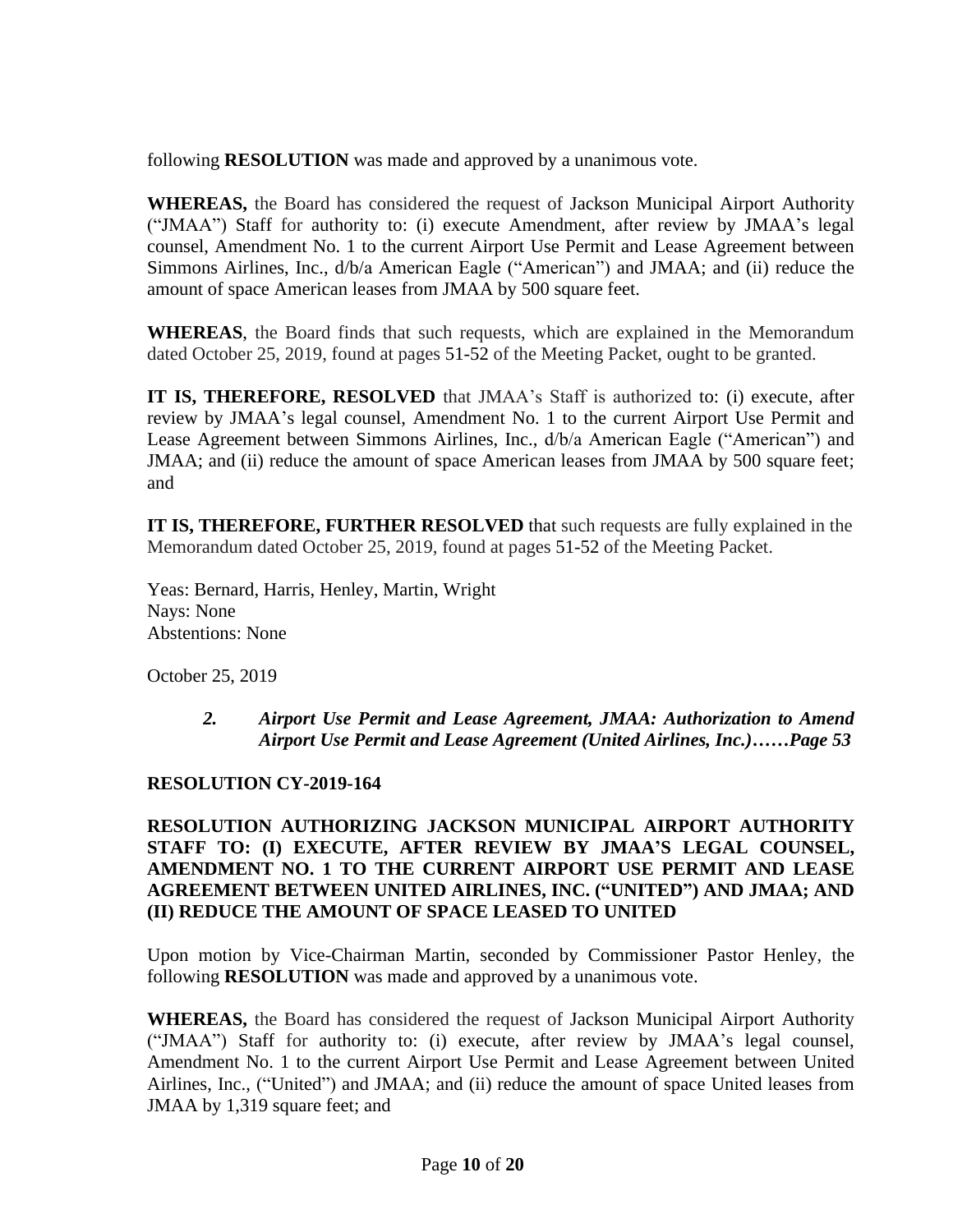**WHEREAS**, the Board finds that such requests, which are explained in the Memorandum dated October 25, 2019, found at pages 53-54 of the Meeting Packet, ought to be granted.

**IT IS, THEREFORE, RESOLVED** that JMAA's Staff is authorized to: (i) execute, after review by JMAA's legal counsel, Amendment No. 1 to the current Airport Use Permit and Lease Agreement between United Airlines, Inc., ("United") and JMAA; and (ii) reduce the amount of space United leases from JMAA by 1,319 square feet; and

**IT IS, THEREFORE, FURTHER RESOLVED** that such requests are fully explained in the Memorandum dated October 25, 2019, found at pages 53-54 of the Meeting Packet.

Yeas: Bernard, Harris, Henley, Martin, Wright Nays: None Abstentions: None

October 25, 2019

#### **G. New Business**

*1. Board Travel*

### **RESOLUTION CY-2019-165**

**RESOLUTION APPROVING CHAIRMAN LAWANDA D. HARRIS; VICE-CHAIRMAN ROBERT E. MARTIN; COMMISSIONER LEE A. BERNARD JR.; PASTOR JAMES L. HENLEY JR.; AND COMMISSIONER LTC(R) LUCIUS WRIGHT'S TRAVEL TO AND PARTICIPATION IN THE AMERICAN ASSOCIATION OF AIRPORT EXECUTIVES' 34 th ANNUAL AVIATION ISSUES CONFERENCE**

Upon motion by Commissioner Pastor Henley, seconded by Vice-Chairman Martin, the following **RESOLUTION** was made and approved by a unanimous vote.

**WHEREAS**, the AMERICAN ASSOCIATION OF AIRPORT EXECUTIVES (AAAE) Aviation Issues Annual Conference has served as the preeminent gathering of aviation professionals for more than three (3) decades, bringing together top-level officials from government and all segments of the aviation industry for in-depth discussions of key issues and charting the course for the Washington, D.C. agenda in 2020; and

**WHEREAS**, the 2020 conference will offer a unique, multi-day format with unparalleled opportunity for direct engagement and exchange with decision-makers and industry leaders, as well as Washington Officials from Capitol Hill, Federal Aviation Administration (FAA) and Transportation Safety Administration (TSA), regarding a multitude of issues of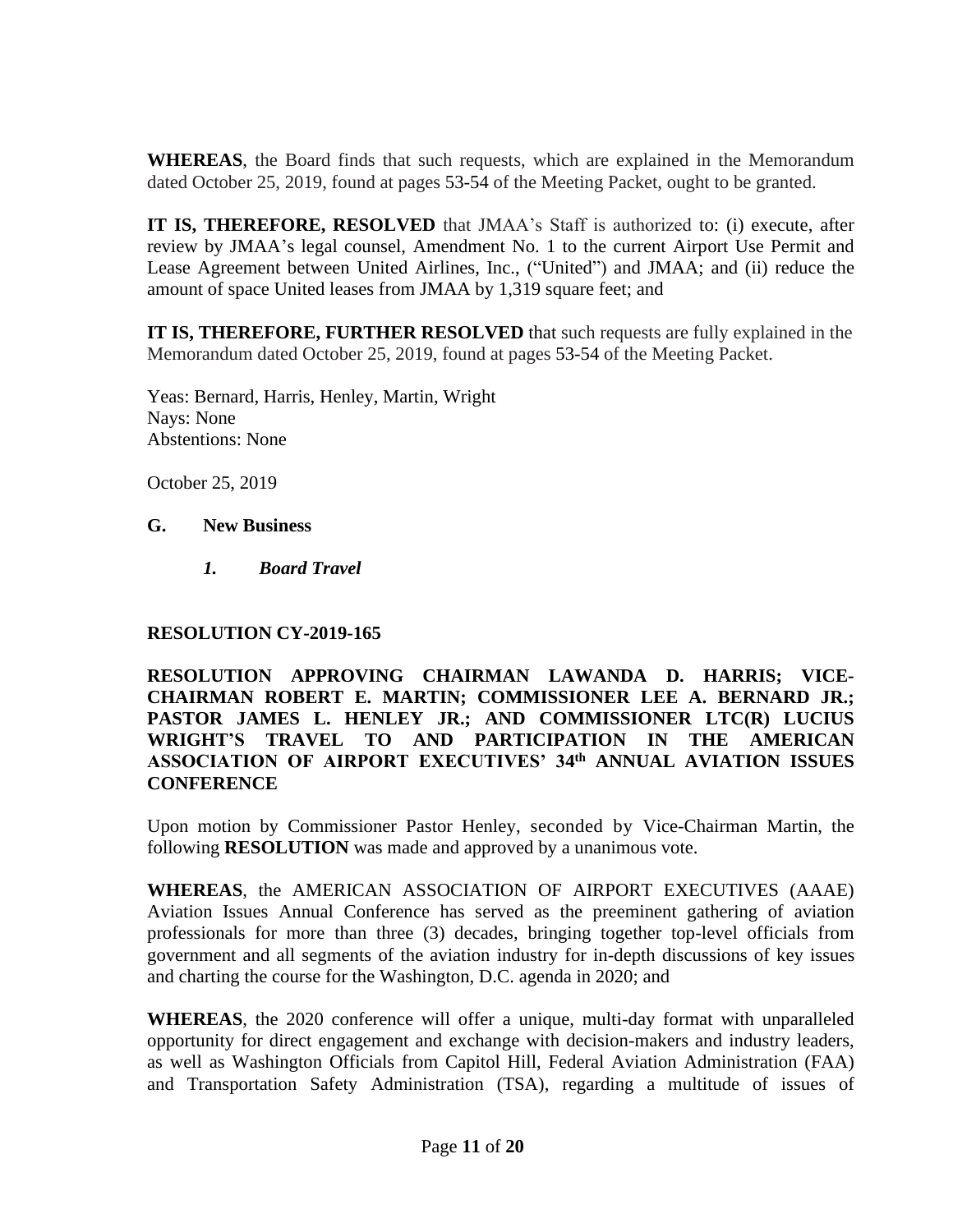importance to the Jackson Municipal Airport Authority (JMAA), as set forth in the Agenda for the 2020 Conference; and

**WHEREAS**, the Board of Commissioners of JMAA recommends, approves, and authorizes the travel, lodging, and related expenses for Chairman LaWanda D. Harris, Vice-Chairman Robert E. Martin, Commissioner Lee A. Bernard Jr., Pastor James L. Henley Jr., and Commissioner LTC(R) Lucius Wright to attend and participate in the 2020 AAAE Aviation Issues 34<sup>th</sup> Annual Conference, January 5-9, 2020 in Maui, Hawaii for the reasons cited above; and

**WHEREAS**, the current Travel Policy for the Board ("Travel Policy") states that travel outside the continental limits of the United States by a Commissioner on behalf of the Authority shall not be permitted at Authority's expense unless there is specific prior approval by the Board and a determination by the Board that such travel would be "extremely beneficial" to the Authority; and

**WHEREAS,** based upon the above, the Board of Commissioners finds that it will be extremely beneficial to the Authority for the Chairman, Vice-Chairman, and previously identified Commissioners to attend and participate in the 2020 AAAE Aviation Issues Annual Conference.

**NOW, THEREFORE, BE IT RESOLVED**, the Board hereby: (i) finds and determines that participation by Chairman LaWanda D. Harris, Vice-Chairman Robert E. Martin, Commissioner Lee A. Bernard Jr., Pastor James L. Henley Jr., and Commissioner LTC(R) Lucius Wright in the 2020 AAAE Aviation Issues Annual Conference, January 5-9, 2020, in Maui, Hawaii, will be extremely beneficial to the Authority for the reasons cited above, and (ii) approves and authorizes payment and reimbursement for travel, lodging, and related expenses for Chairman LaWanda D. Harris, Vice-Chairman Robert E. Martin, Commissioner Lee A. Bernard Jr., Pastor James L. Henley Jr., and Commissioner LTC(R) Lucius Wright to attend and participate in the 2020 AAAE Aviation Issues Annual Conference as described above, all in accordance with the Travel Policy of JMAA.

Yeas: Bernard, Harris, Henley, Martin, Wright Nays: None Abstentions: None

October 25, 2019

### *2. Interim Chief Executive Officer Travel*

#### **RESOLUTION CY-2019-166**

**RESOLUTION AUTHORIZING JMAA'S INTERIM CHIEF EXECUTIVE OFFICER'S TRAVEL TO AND PARTICIPATION IN THE AMERICAN ASSOCIATION OF AIRPORT EXECUTIVES' 34th ANNUAL AVIATION ISSUES CONFERENCE**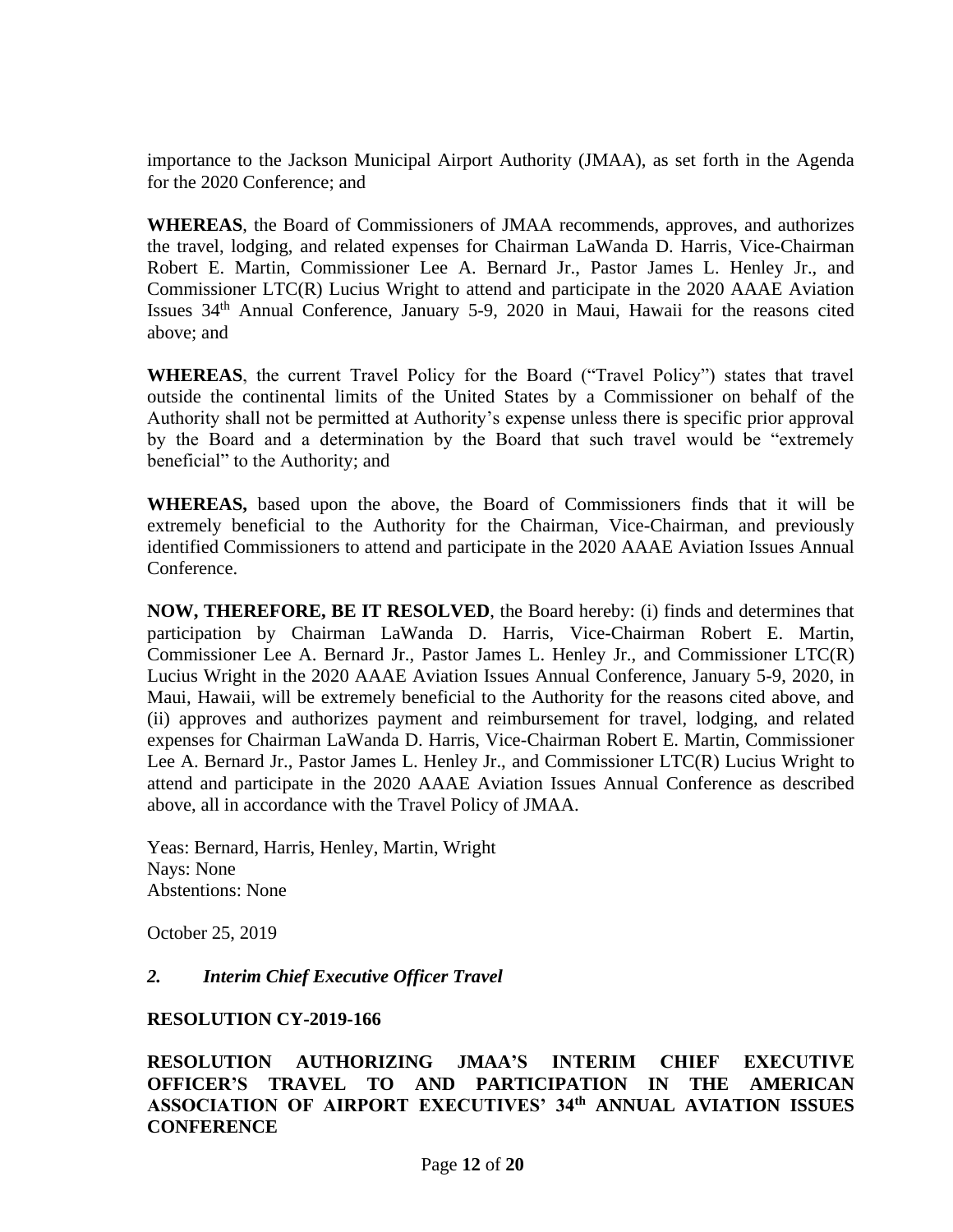Upon motion by Commissioner Pastor Henley, seconded by Commissioner LTC(R) Wright, the following **RESOLUTION** was made and approved by a unanimous vote.

**WHEREAS**, the AMERICAN ASSOCIATION OF AIRPORT EXECUTIVES (AAAE) Aviation Issues Annual Conference has served as the preeminent gathering of aviation professionals for more than three (3) decades, bringing together top-level officials from government and all segments of the aviation industry for in-depth discussions of key issues and charting the course for the Washington, D.C. agenda in 2020; and

**WHEREAS**, the 2020 conference will offer a unique, multi-day format with unparalleled opportunity for direct engagement and exchange with decision-makers and industry leaders, as well as Washington Officials from Capitol Hill, Federal Aviation Administration (FAA) and Transportation Safety Administration (TSA), regarding a multitude of issues of importance to the Jackson Municipal Airport Authority (JMAA), as set forth in the Agenda for the 2020 Conference; and

**WHEREAS**, the Board of Commissioners of JMAA recommends, approves and authorizes the travel, lodging and related expenses for JMAA's Interim Chief Executive Officer to attend and participate in the 2020 AAAE Aviation Issues 34<sup>th</sup> Annual Conference, January 5-9, 2020, in Maui, Hawaii for the reasons cited above; and

**WHEREAS**, the current Travel Policy for the Board ("Travel Policy"), states that no travel outside the continental limits of the United States, on behalf of the Authority, shall be permitted by an employee, to include the CEO, at the Authority's expense, without specific prior approval by the Board and a determination by the Board that such travel would be extremely beneficial to the Authority; and

**WHEREAS**, the Board has considered the foregoing and has considered the benefits which will accrue to the Authority regarding JMAA's Interim Chief Executive Officer's travel to and participation in the 2020 AAAE Aviation Issues 34<sup>th</sup> Annual Conference, January 5-9, 2020, in Maui, Hawaii.

**NOW, THEREFORE, BE IT RESOLVED**, that JMAA: (i) authorizes the travel of JMAA's Interim Chief Executive Officer, Darion Warren, to the 2020 AAAE Aviation Issues  $34<sup>th</sup>$ Annual Conference, January 5-9, 2020, in Maui, Hawaii; and (ii) finds and determines that the proposed travel by JMAA's Interim Chief Executive Officer to the 2020 AAAE Aviation Issues 34th Annual Conference, January 5-9, 2020, in Maui, Hawaii; and will be extremely beneficial to JMAA.

Yeas: Bernard, Harris, Henley, Martin, Wright Nays: None Abstentions: None

October 25, 2019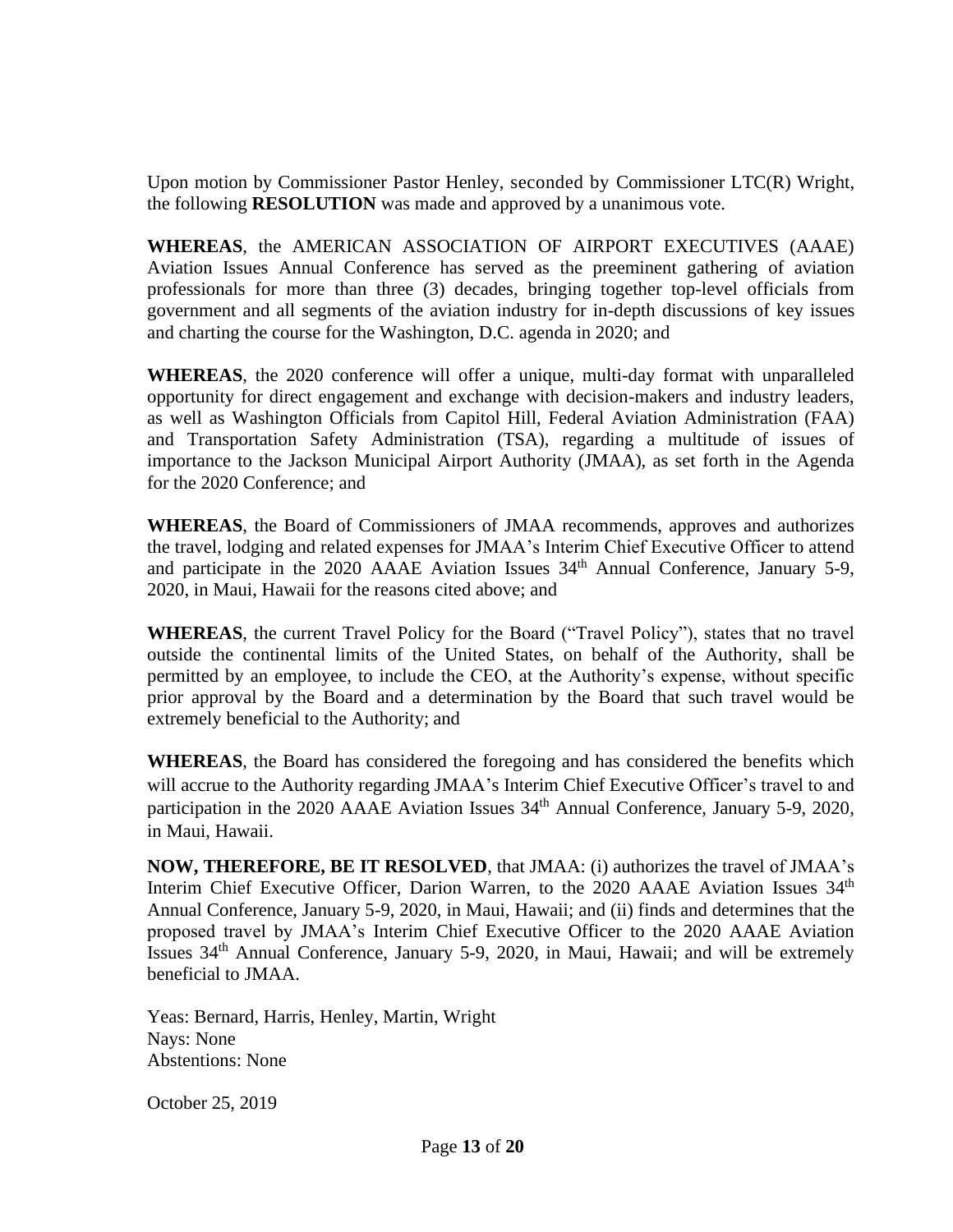# *3. JMAA Staff Vehicle Use Policy*

### **RESOLUTION CY-2019-167**

# **RESOLUTION REPLACING/REVISING VEHICLE USE POLICY BEARING POLICY #1-300 ADOPTED ON OCTOBER 25, 2005 AND ADOPTING A REVISED VEHICLE USE POLICY**

Upon motion by Commissioner Bernard, seconded by Vice-Chairman Martin, the following **RESOLUTION** was made and approved by a unanimous vote.

**WHEREAS**, the Board desires to replace/revise the existing VEHICLE USE POLICY bearing # 1-300, adopted October 24, 2005; and

**WHEREAS**, the Board desires to adopt a revised VEHICLE USE POLICY, bearing Policy # 1-300 to replace and supersede the version of this policy adopted on October 24, 2005.

**IT IS, THEREFORE, RESOLVED** that the VEHICLE USE POLICY adopted on October 24, 2005, is replaced/revised; and

**IT IS, THEREFORE, FURTHER RESOLVED** that the Board adopts VEHICLE USE POLICY bearing Policy #1-300, a true copy which is attached as Exhibit A to this Resolution; and

**IT IS, THEREFORE, FURTHER RESOLVED** that the VEHICLE USE POLICY, bearing Policy #1-300, attached as Exhibit A to this Resolution, shall become effective on October 25, 2019.

Yeas: Bernard, Harris, Henley, Martin, Wright Nays: None Abstentions: None

October 25, 2019

*4. Signatory Authority Policy*

### **RESOLUTION CY-2019-168**

### **RESOLUTION REPLACING/REVISING SIGNATORY AUTHORITIES POLICY #1- 400, ADOPTED ON SEPTEMBER 24, 2018; REPEALING RESOLUTIONS CY-2015- 38, CY-2016-19, AND CY-2016-135; AND ADOPTING A REVISED SIGNATORY AUTHORITIES POLICY**

Upon motion by Commissioner Pastor Henley, seconded by Vice-Chairman Martin, the following **RESOLUTION** was made and approved by a unanimous vote.

**WHEREAS**, the Board desires to replace/revise the existing SIGNATORY AUTHORITIES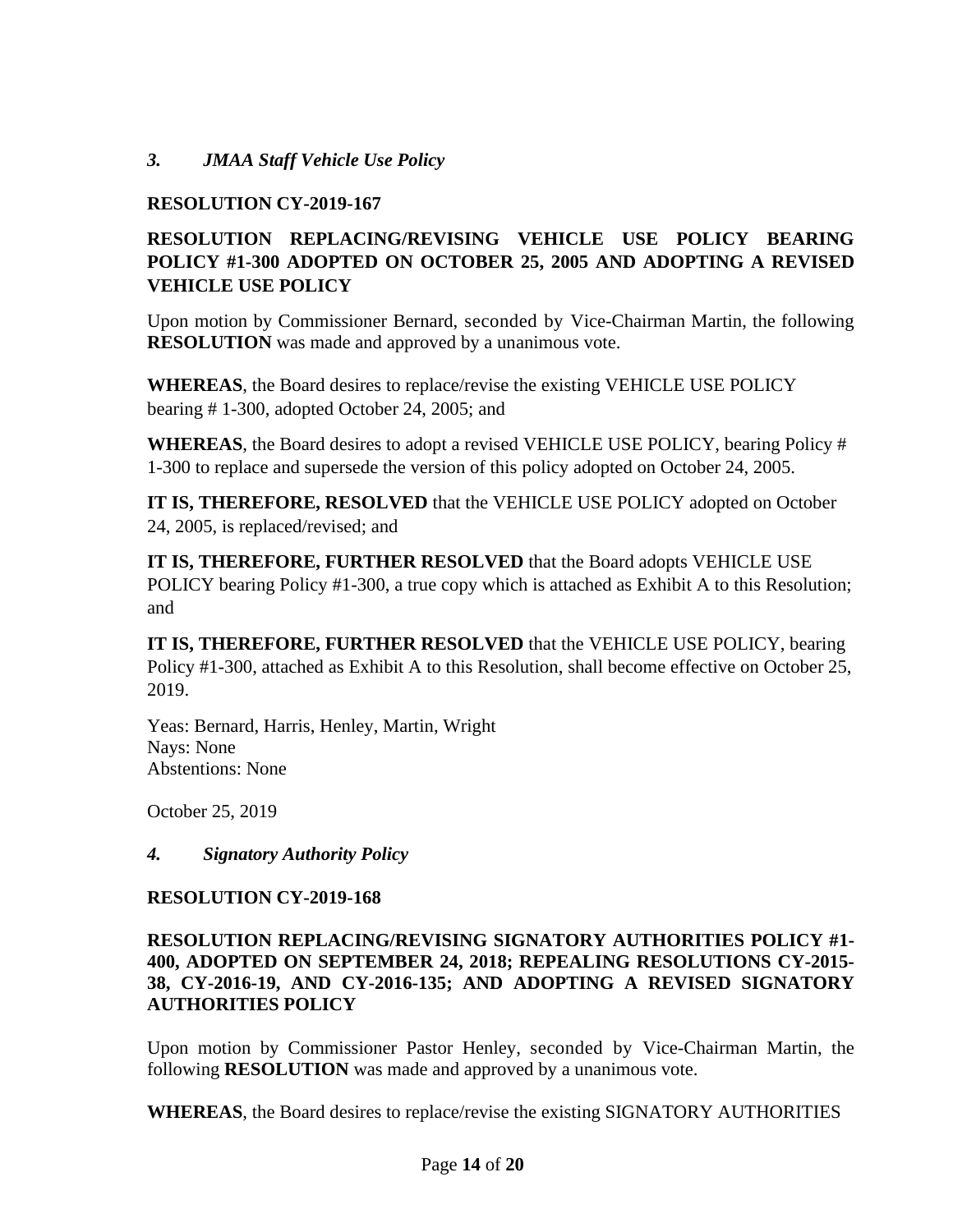POLICY #1-400, adopted on September 24, 2018; and

**WHEREAS**, the Board desires to adopt a revised SIGNATORY AUTHORITIES POLICY #1-400 to replace and supersede the version of this Policy adopted on September 24, 2018; and

**WHEREAS**, the SIGNATORY AUTHORITIES POLICY bearing Policy #1-400, attached to this Resolution as Exhibit A, replaces and supersedes Resolutions CY-2015-38; CY-2016-19; and CY-2016-135.

**IT IS, THEREFORE, RESOLVED** that the SIGNATORY AUTHORITIES POLICY adopted on September 24, 2018, is replaced/revised; and

**IT IS, THEREFORE, FURTHER RESOLVED** that the Board adopts SIGNATORY AUTHORITIES POLICY bearing Policy # 1-400, a true copy of which is attached as Exhibit A to this Resolution; and

**IT IS, THEREFORE, FURTHER RESOLVED**, that the SIGNATORY AUTHORITIES POLICY bearing Policy # 1-400, attached this Resolution as Exhibit A, supersedes and replaces RESOLUTIONS CY-2015-38; CY-2016-19; and CY-2016-135; and

**IT IS, THEREFORE, FURTHER RESOLVED** that SIGNATORY AUTHORITIES POLICY, bearing Policy # 1-400, attached as Exhibit A to this Resolution shall become effective on October 25, 2019.

Yeas: Bernard, Harris, Henley, Martin, Wright Nays: None Abstentions: None

October 25, 2019

### *5. Acceptance of the Proposal of Expert Professional Solutions*

### **RESOLUTION CY-2019-169**

**RESOLUTION: (I) ACCEPTING THE PROPOSAL FOR AD-HOC INFORMATION TECHNOLOGY CONSULTING SERVICES ("SERVICES") PRESENTED BY AKIL WEBSTER, ON BEHALF OF EXPERT PROFESSIONAL SOLUTIONS; AND (II) DIRECTING STAFF TO EXECUTE, AFTER REVIEW BY JMAA'S LEGAL COUNSEL, A PROFESSIONAL SERVICES AGREEMENT WITH EXPERT PROFESSIONAL SOLUTIONS FOR THE SERVICES**

Upon motion by Vice-Chairman Martin, seconded by Commissioner Pastor Henley, the following **RESOLUTION** was made and approved by a unanimous vote.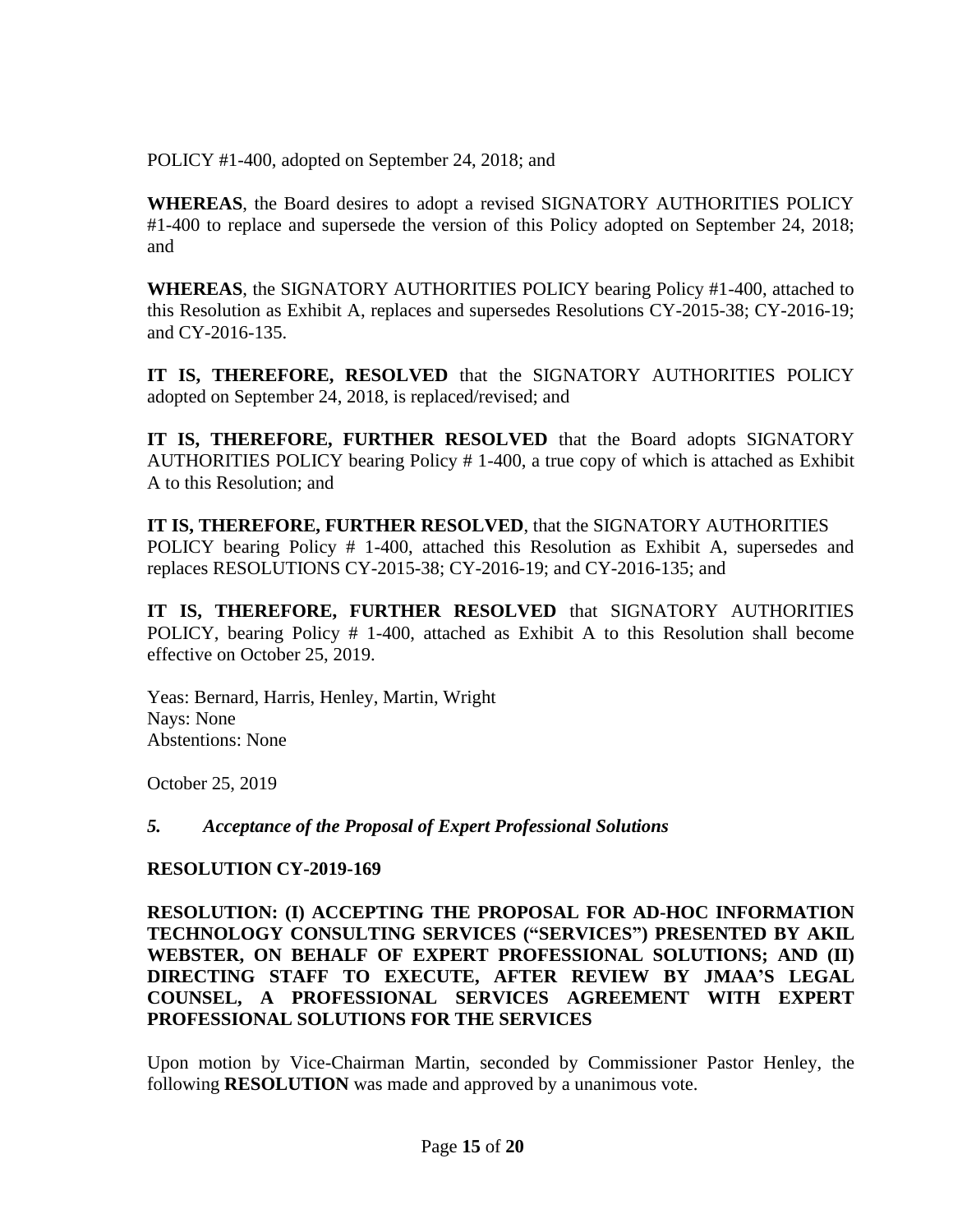**WHEREAS**, the JMAA Board of Commissioners desires to enter into a professional service contract for Ad-hoc Information Technology Support Services for the Jackson Municipal Airport Authority ("JMAA"); and

**WHEREAS**, the JMAA Board of Commissioners considered the PowerPoint Presentation/Proposal presented by Akil Webster, as well as, the discussion held during the October 24, 2019 Regular Work Session; and

**WHEREAS**, the JMAA Board of Commissioners directed JMAA's Interim Chief Executive Officer ("CEO"), Darion Warren, CFM, to execute, after review by JMAA's legal counsel, a professional service agreement with Akil Webster, on behalf of Expert Professional Solutions, to provide Ad-hoc Information Technology Consulting Services to JMAA.

**IT IS, THEREFORE, RESOLVED** that the JMAA Board of Commissioners accepts the PowerPoint Presentation/Proposal submitted by Akil Webster, on behalf of Expert Professional Solutions, for Ad-hoc Information Technology Consulting Services; and

**IT IS, THEREFORE, FURTHER RESOLVED** that JMAA's Interim Chief Executive Officer ("CEO"), Darion Warren, CFM, is directed to execute, after review by JMAA's legal Counsel, a professional service agreement with Akil Webster, on behalf of Expert Professional Solutions, to provide Ad-hoc Information Technology Consulting Services to JMAA; and

**IT IS, THEREFORE, FURTHER RESOLVED** that the PowerPoint Presentation/Proposal be attached to the October 25, 2019 Board Meeting Minutes.

Yeas: Bernard, Harris, Henley, Martin, Wright Nays: None Abstentions: None

October 25, 2019

### *6. Acceptance of the Proposal of Bentley Miller & Company*

During the discussion, and after Commissioner LTC(R) Wright's inquiry, Chairman Harris confirmed that the time spent by Bentley Miller & Company in providing the services will be tracked.

Next, Commissioner Wright asked if the Board would have any input into Bentley Miller's scheduling to meet with strategic partners and community members. In response, the other Commissioners agreed that Commissioner Wright could attend Bentley Miller's meetings with strategic partners and community members and provide input.

### **RESOLUTION CY-2019-170**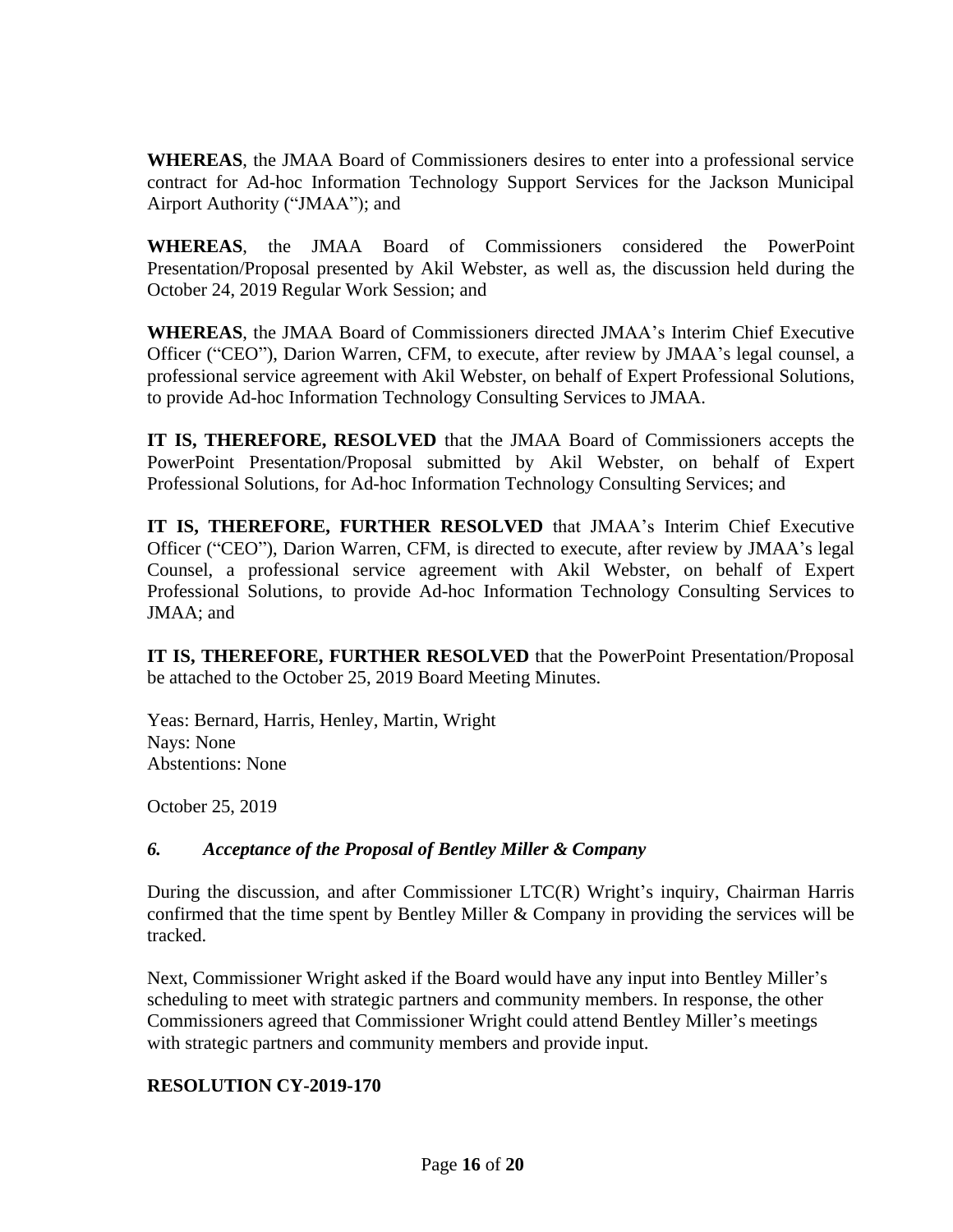**RESOLUTION DIRECTING THE INTERIM CHIEF EXECUTIVE OFFICER ("CEO") OF THE JACKSON MUNICIPAL AIRPORT AUTHORITY ("JMAA"), DARION WARREN, CFM, TO EXECUTE, AFTER REVIEW BY JMAA'S LEGAL COUNSEL, A PROFESSIONAL SERVICE AGREEMENT WITH BENTLEY MILLER & COMPANY ("BENTLEY") FOR INFORMATION TECHNOLOGY PROJECT MANAGEMENT SUPPORT SERVICES ("PROPOSAL")**

Upon motion by Commissioner Bernard, seconded by Vice-Chairman Martin, the following **RESOLUTION** was made and approved by a unanimous vote.

**WHEREAS**, the JMAA Board of Commissioners desires to enter into a professional service agreement with Bentley Miller & Company ("Bentley") to provide Information Technology Project Management Support Services; and

**WHEREAS**, the JMAA Board of Commissioners considered the proposal submitted by Bentley entitled "HAWKINS FIELD AIRPORT (HKS)-PROJECT MANAGEMENT SUPPORT SERVICES ("PROPOSAL")" which is attached to this Resolution as Exhibit A; and

**WHEREAS**, the JMAA Board of Commissioners directs JMAA's Interim CEO, Darion Warren, CFM, to execute, after review by JMAA's Legal Counsel, the professional service agreement with Bentley to provide Information Technology Project Management Support Services.

**IT IS, THEREFORE, RESOLVED** that the JMAA Board of Commissioners accepts the Proposal submitted by Bentley for Information Technology Project Management Support Services, which is attached to this Resolution as Exhibit A; and

**IT IS, THEREFORE, FURTHER RESOLVED** that JMAA's Interim CEO, Darion Warren, CFM, is directed to execute, after review by JMAA's Legal Counsel, a professional service agreement with Bentley to provide Information Technology Project Management Support Services.

Yeas: Bernard, Harris, Henley, Martin, Wright Nays: None Abstentions: None

October 25, 2019

#### **OPEN SESSION**

The Board, pursuant to the motion of Commissioner Pastor Henley, seconded by Commissioner Bernard, by a unanimous vote, resolved to close the Meeting. Chairman Harris asked all, except Mr. Darion Warren, Interim CEO, and attorneys from Walker Group, PC, to vacate the room.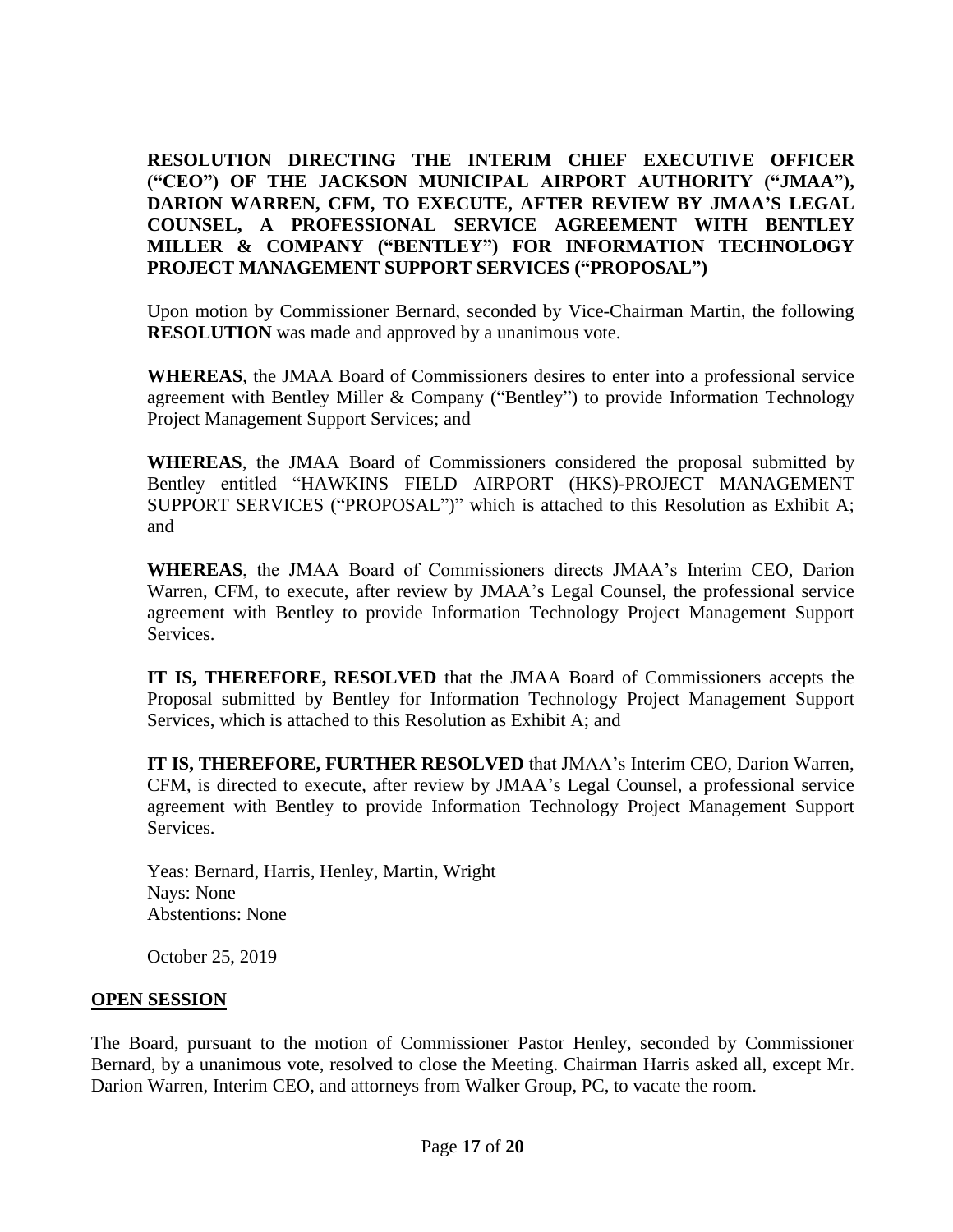All present, with the exception noted, were directed to vacate the room; this was done.

The Board went into Closed Session at 6:21 p.m.

#### **CLOSED SESSION**

After discussion regarding matters proposed to be discussed in Executive Session, Commissioner Pastor Henley moved that the Board enter Executive Session to consider a personnel matter regarding an incumbent employee. Vice-Chairman Martin seconded the motion, and the Commissioners unanimously resolved to enter Executive Session for the stated purposes.

The Closed Session ended at 6:22 p.m.

### **OPEN SESSION**

Chairman Harris then invited all persons outside the room to re-enter, and some did. Chairman Harris then stated in Open Session that the Board, during Closed Session, voted to enter Executive Session to discuss a personnel matter regarding an incumbent employee. Further, she stated that Commissioner Pastor Henley made the motion to go into Executive Session, and Vice-Chairman Martin seconded the motion. Continuing, she said the Commissioners unanimously resolved to enter Executive Session for the stated purposes.

Chairman Harris asked all present, except for Mr. Darion Warren, Interim CEO, Mr. Michael Gater, Director of Human Resources, and attorneys from Walker Group, PC, to vacate the room.

The Board went into Executive Session at 6:23 p.m.

### **EXECUTIVE SESSION**

During the Executive Session, the Board discussed a personnel matter regarding an incumbent employee.

*1. The Board took the following action as to the personnel matter regarding an incumbent employee.*

### **RESOLUTION CY-2019-171**

### **RESOLUTION AS TO A PERSONNEL MATTER REGARDING AN INCUMBENT EXECUTIVE LEVEL EMPLOYEE**

Upon Motion by Commissioner Pastor Henley, seconded by Vice-Chairman Martin, the following **RESOLUTION** was made and approved by unanimous vote.

**WHEREAS**, the Board has considered an executive level employee, identified during Executive Session, is expected to be absent for a period of time specified during Executive Session and the need to assign the duties of said executive level employee during the absence of said executive level employee; and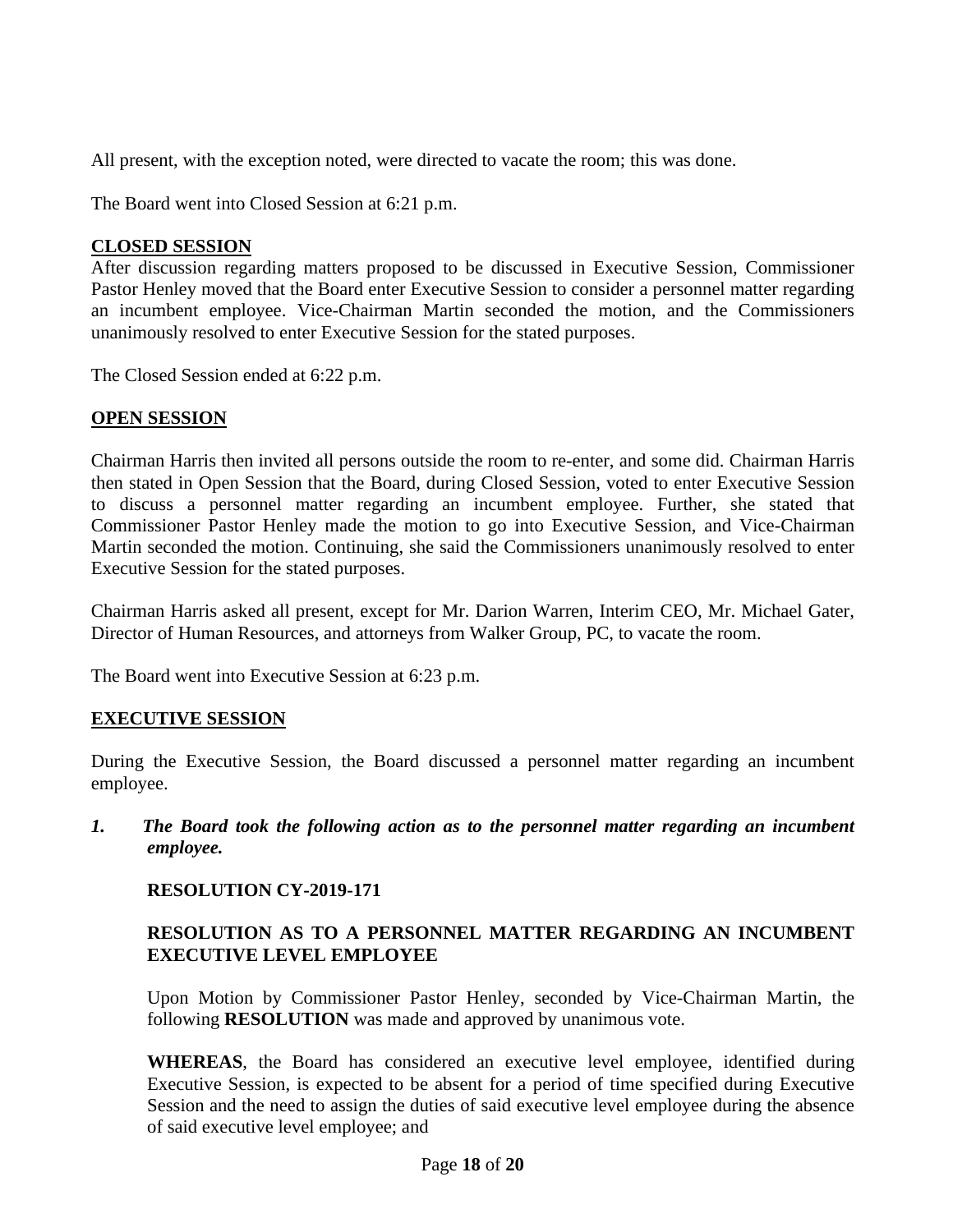**WHEREAS**, the Board has further considered assigning the duties of the executive level employee identified during executive session to an incumbent executive level employee identified during Executive Session and adjusting the salary of said executive level employee to the amount specified during Executive Session.

**IT IS, THEREFORE, RESOLVED** that the Board, assigns the duties and title of the executive level employee identified during Executive Session who will be absent for the amount of time identified during Executive Session, to the incumbent executive level employee identified during Executive Session; and

**IT IS, THEREFORE, FURTHER RESOLVED** that the salary of the incumbent employee identified during Executive Session is adjusted to the amount specified during Executive Session.

Yeas: Bernard, Harris, Henley, Martin, Wright Nays: None Abstentions: None

October 25, 2019

Upon motion by Commissioner Pastor Henley, seconded by Vice-Chairman Martin, and unanimous approval of the Commissioners present, the Executive Session ended at 6:26 p.m.

# **OPEN SESSION**

Open Session reconvened at 6:28 p.m.

All persons outside the room were invited to rejoin the meeting in open session, and some persons present outside the room re-entered.

Chairman Harris announced that the meeting was open. She then announced that during Executive Session, the above-stated actions was taken as to a personnel matter regarding an incumbent employee.

# **G. New Business**

Chairman Harris announced that it is the consensus of the Board that as both airports are valuable. Accordingly, there will be additional maintenance and custodial coverage at Hawkins Field (HKS) Airport from 7:00 a.m. to 3:00 p.m., beginning November 1, 2019. She explained that each week, an employee from the maintenance department and the custodial department at JAN will be assigned to HKS, on a rotating basis.

Mr. Warren inquired as to whether the announced would require a budget adjustment as it relates to the budgets of both HKS and JAN.